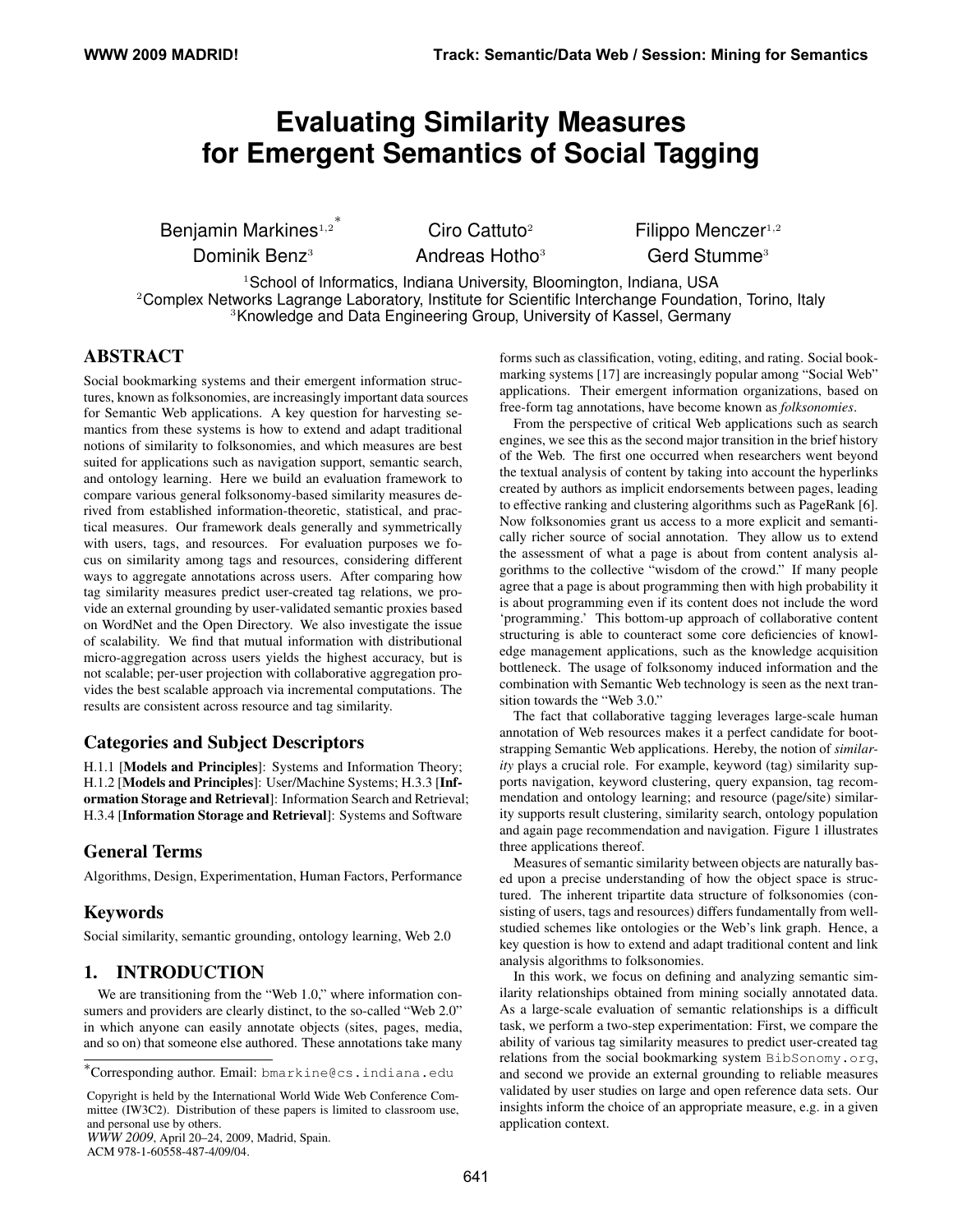# Contributions and Outline

The similarity notions that we wish to derive from folksonomies represent bottom-up, emergent, social semantic relationships obtained by aggregating the opinions of many users who are likely to have inconsistent knowledge and semantic representations. There are many ways to pursue such a goal and many open questions. For example, should a relationship be stronger if many people agree that two objects are related than if only few people do? Which weighting





Figure 1: Three applications utilizing relationships between objects induced by social media. *Top:* Given a tag, the social bookmarking system **BibSonomy.org** suggests semantically similar tags. *Middle:* **GiveALink.org** leverages a similarity network of resources to visualize search results [13]. *Bottom:* The online tool at **netr.it** visualizes tag relationships generated from a user's **Flickr** profile.

schemes regulate best the influence of an individual? How does the sparsity of annotations affect the accuracy of these measures? Are the same measures most effective for both resource and tag similarity? Which aggregation schemes retain the most reliable semantic information? Which lend themselves to incremental computation?

We address all of the above questions here by describing an evaluation framework to compare various general folksonomy-based similarity measures. The main contributions of this paper are:

- A general and extensive foundation for the formulation of similarity measures in folksonomies, spanning critical design dimensions such as the symmetry between users, resources, and tags; aggregation schemes; exploitation of collaborative filtering; and information-theoretic issues. Some of the measures considered have been introduced and investigated before (cf. [10]), but no systematic study including all dimensions of a folksonomy and all measures exists to date about their application to social similarity. (§ 3)
- An experimental assessment of the effectiveness of several similarity measures for both tags and resources. For the former, we establish a comparison with user-created tag relations to measure effectiveness. For both tags and resources, as a second step we gauge the similarity measures against reliable grounding measures validated by user studies on large and open reference data sets. This evaluation addresses several key limitations of traditional user based assessments. (§ 4)
- An analysis of the empirical evaluation results in the context of their scalability, in particular their viability for practical implementations in existing social bookmarking systems. A clear trade-off between effectiveness and efficiency is demonstrated and discussed. (§ 5)

# 2. BACKGROUND

Social bookmarking is a way to manage bookmarks online, for easy access from multiple locations, and also to share them with a community. There are many social bookmarking sites including popular ones such as Del.icio.us, StumbleUpon.com, CiteULike.org, BibSonomy.org, and too many others to list. A number of early social bookmarking tools and their functionalities were reviewed by Hammond *et al.* [17, 29].

While bookmarking and tagging may share several incentives [34], they are separate processes; many people bookmark without tagging [38]. The tagging approach has several limitations including lack of structure [3], lack of global coherence [38], polysemy, and word semantics [15]. Synonymy, the use of different languages, and spelling mistakes may force users to search through numerous tags. Navigation can be enhanced by suggesting tag relations grounded in content-based features [1].

Collaborative tagging is often contrasted with more traditional knowledge management approaches. Voss [46] provides evidence that the difference between controlled and free indexing blurs with sufficient feedback mechanisms. The weaknesses and strengths of these different metadata mechanisms are compared by Christiaens [11]. In prior work, we have contrasted peer-to-peer knowledge management with tagging approaches [41].

Measuring the relationships among tags or tagged resources is an active research area. Mika provides a model of semantic-social networks for extracting lightweight ontologies from del.icio. us [35]. Cattuto *et al.* use a variation of set overlap in the spirit of TF-IDF to build an adjacency matrix of Web resources [9]. Wu *et al.* [47] modify HITS to look for relationships between Web resources. Hotho *et al.* [23] convert a folksonomy into an undirected weighted network, used for computing a modified PageRank algorithm called FolkRank for ranking query results. Semantic networks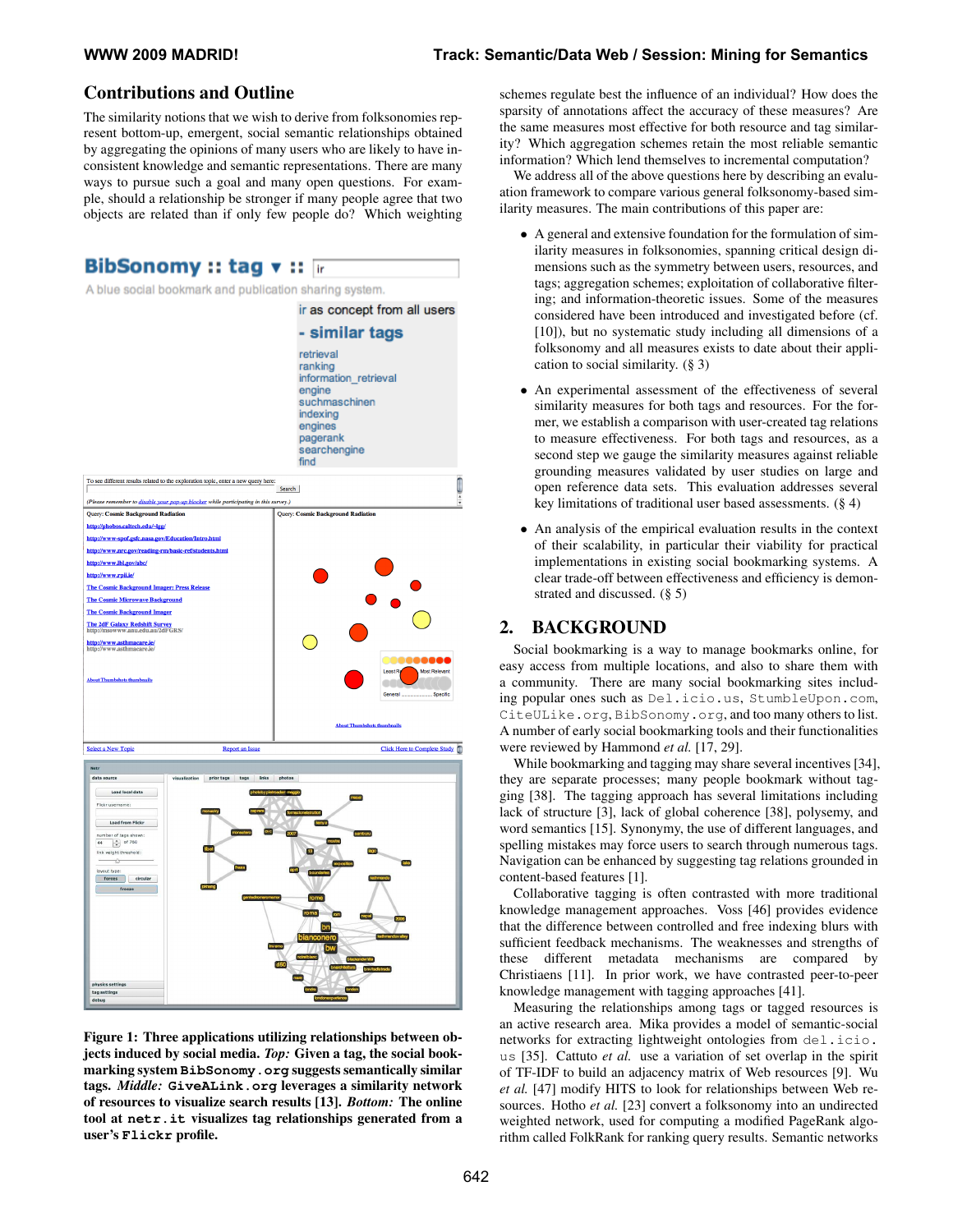among tags have been built using co-occurrence [4, 44] and Jaccard's coefficient [18], also to reconstruct a concept hierarchy [19]. Relationships among users can also be extracted from tagging systems. Diederich and Iofciu use a cosine variant to compute similarities between users [12]. Others have proposed alternative approaches for extracting taxonomic relations or inferring global semantics from a folksonomy [43, 42, 16, 49]. In the context of social network analysis, Liben-Nowell and Kleinberg [27] explore several notions of node similarity for link prediction. Unlike all of the above literature, here we introduce a systematic analysis of a broad range of similarity measures that can be applied directly and symmetrically to build networks of users, tags, or resources.

Closely related to the task of measuring the relatedness of tags and resources is also the application domain of recommendations in folksonomies. The literature is still sparse. Existing work can be broadly divided into approaches that analyze the content of the tagged resources with information retrieval techniques (e.g. [36, 7]), approaches that use collaborative filtering methods based on the folksonomy structure (e.g. [48, 24]), and combinations of the two [21]. Sarwar *et al.* built networks using variations of cosine and correlation based similarity measures. Each type of network was exploited after assembly for investigating two collaborative filtering techniques [40]. Our approach differs in that we capture collaborative filtering in the similarity measure during network assembly. Several studies and algorithms consider social annotations as a means of improving Web search. Examples include studies to compare the content of social networks with search engines [37, 20] and enhancing search through the use of tags and rankings from social bookmarking systems [45, 33, 2]. In prior work, we addressed scalability with collaborative filtering when assembling a resourceby-resource similarity network in the social bookmarking system GiveALink.org [32]. This discussion extends our prior work.

The empirical evaluation in this paper leverages externally validated semantic similarity measures for Web resources and tags, each used as a grounding reference. In the case of resources, semantic similarity refers to the degree of relatedness between two Web sites or documents, as perceived by human subjects. Web directories such as the Open Directory Project (ODP, dmoz.org) provide user-compiled taxonomies of Web sites. Measures of semantic similarity based on taxonomies are well studied [14]. Maguitman *et al.* extended Lin's [28] information-theoretic measure to infer similarity from the structure of general ontologies, both hierarchical and non-hierarchical [31, 30]. Such a measure, validated by means of a user study, will serve as our grounding for resource similarity. Jiang and Conrath [25] developed a notion of distance in WordNet (wordnet.princeton.edu) that combines the taxonomic path length with an information-theoretic similarity measure by Resnik [39]. The Jiang-Conrath distance was validated experimentally by means of user studies as well as by its superior performance in the context of a spell-checking application [8]. Therefore it will serve as our grounding for tag similarity.

### 3. SIMILARITY FRAMEWORK

Before diving into the details of the similarity measures that we propose to explore, let us first review the representation that we assume for the annotations to be mined.

#### 3.1 The Triple Annotation Representation

Our approach is based on the *triple* representation widely adopted in the Semantic Web community [23], which is closely related to the triadic context in formal concept analysis [26]. A folksonomy F is a set of triples. Each triple  $(u, r, t)$  represents user u annotating resource  $r$  with tag  $t$ . This is a highly flexible representation for which efficient data store libraries exist. Folksonomies are read-



Figure 2: Example folksonomy. Two users (**alice** and **bob**) annotate three resources (**cnn.com**, **www2009.org**, **wired.com**) using three tags (**news**, **web**, **tech**). The triples  $(u, r, t)$  are represented as hyper-edges connecting a user, a resource and a tag. The 7 triples correspond to the following 4 posts: (**alice**, **cnn.com**, {**news**}), (**alice**, **www2009.org**, {**web**, **tech**}), (**bob**, **cnn.com**, {**news**}), (**bob**, **wired.com**, {**news**, **web**, **tech**}).

ily represented via triples; a post  $(u, r, (t_1, \ldots, t_n))$  is transformed into a set of triples  $\{(u, r, t_1), \ldots, (u, r, t_n)\}\$ . Note that hierarchical classifications can also be represented by triples by equating categories (or folders) with tags and applying inheritance relationships in a straightforward way; a classification  $(u, r, t)$  implies  $\{(u, r, t),$  $(u, r, t_1), \ldots, (u, r, t_n)$  for all ancestor classes  $t_i$  of t. Therefore the triple representation subsumes hierarchical taxonomies and folksonomies. As an example, Fig. 2 displays seven triples corresponding to a set of four posts by two users. In the following we use this running example to illustrate different definitions of similarity.

We will define similarity measures  $\sigma(x, y)$  where x and y can be two resources (pages, media, etc.) or tags (keywords, phrases, categories, etc.). Since measures for similarity and relatedness are not well developed for three-mode data such as folksonomies, we consider various ways to obtain two-mode views of the data. In particular, we consider two-mode views in which the two dimensions considered are dual — for example, resources and tags can be dual views if resources are represented as sets of tags and vice-versa, or if tags are represented as vectors of resources and vice-versa. We focus on the development of information-theoretic similarity measures, which take into account the information/entropy associated with each item.

#### 3.2 Aggregation Methods

In reducing the dimensionality of the triple space, we necessarily lose correlation information. Therefore the aggregation method is critical for the design of effective similarity measures; poor aggregation choices may negatively affect the quality of the similarity by discarding informative correlations.

As mentioned above, we can define similarity measures for each of the three dimensions (users, resources, tags) by first aggregating across one of the other dimensions to obtain a two-mode view of the annotation information. For evaluation purposes, we focus here on resource-resource and tag-tag similarity, for which we have reference data as empirical grounding. Therefore we aggregate across users, and obtain dual views of resources and tags, yielding dual definitions for resource and tag similarity. To keep the notation a bit simpler, let us make explicit the dimension of users along which we aggregate, even though the discussion can be extended in a straight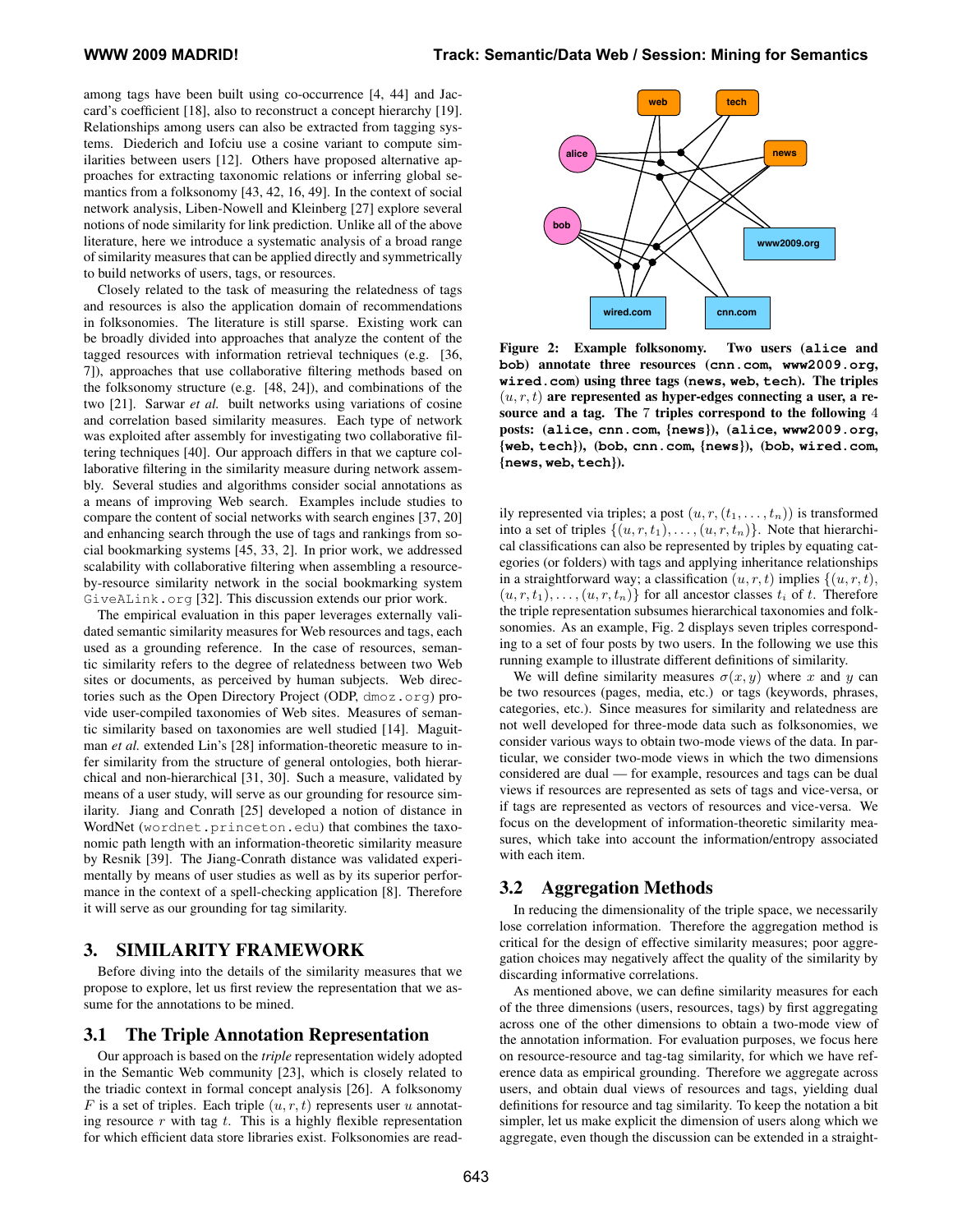forward way to aggregate across tags or resources. Below we consider four approaches to aggregate user information.

#### *3.2.1 Projection*

The simplest aggregation approach is to project across users, obtaining a unique set of  $(r, t)$  pairs. If the triples are stored in a database relation  $F$ , this corresponds to the projection operator in relational algebra:  $\pi_{r,t}(F)$ . Another way to represent the result of aggregation by simple projection is a matrix with binary elements  $w_{rt} \in \{0, 1\}$  where rows correspond to resources (as binary vectors, or sets of tags) and columns corresponds to tags (as binary vectors, or sets of resources). All similarity measures are then derived directly from this set information. As an example, the projected binary matrix for the folksonomy of Fig. 2 is reported below. Given a resource and a tag, a 0 in the corresponding matrix element means that no user associated that resource with that tag, whereas a 1 means that at least one user has performed the indicated association.

|             | news | web | tech |
|-------------|------|-----|------|
| cnn.com     |      |     |      |
| www2009.org |      |     |      |
| wired.com   |      |     |      |

#### *3.2.2 Distributional*

A more sophisticated form of aggregation stems from considering distributional information associated with the set membership relationships between resources and tags. One way to achieve distributional aggregation is to make set membership fuzzy, i. e., weighted by the Shannon information (log-odds) extracted from the annotations. Intuitively, a shared tag may signal a weak association if it is very common. Thus we will use the information of a tag (resp. resource) x defined as  $-\log p(x)$  where  $p(x)$  is the fraction of resources (resp. tags) annotated with  $x$ .

Another approach is to count the users who agree on a certain resource-tag annotation while projecting across users. This yields a set of *frequency-weighted* pairs  $(r, t, w_{rt})$  where the weight  $w_{rt}$ is the number of users tagging  $r$  with  $t$ . Such a representation corresponds to a matrix with integer elements  $w_{rt}$ , where rows are resources vectors and columns are tag vectors. For the folksonomy of Fig. 2, such a matrix is reported below. Similarity measures are then derived directly from the weighted representation.

|             | news | web | tech |
|-------------|------|-----|------|
| cnn.com     |      |     |      |
| www2009.org |      |     |      |
| wired.com   |      |     |      |

We will use both of the above distributional aggregation schemes, as appropriate for different similarity measures. The fuzzy set approach is appropriate when we want to perform row/column normalization of tag/resource probabilities to prevent very popular items from dominating the similarity. Other measures such as the dot product depend naturally on weighted vector representations.

#### *3.2.3 Macro-Aggregation*

By analogy to micro-averaging in text mining, distributional aggregation can be viewed as "micro-aggregation" if we think of users as classes. Each annotation is given the same weight, so that a more active user would have a larger impact on the weights and consequently on any derived similarity measure. In contrast, macroaggregation treats each user's annotation set independently first, and then aggregates across users. In relational terms, we can select the triples involving each user  $u$  and then project, yielding a set of pairs for u:  $\{(r, t)<sub>u</sub>\} = \pi_{r,t}(\sigma_u(F))$ . This results in per-user binary matrices of the form  $w_{u,rt} \in \{0,1\}$ . For the example folksonomy of Fig. 2, we report below the matrices for the user alice (top) and bob (bottom).

|             | news | web | tech |
|-------------|------|-----|------|
| cnn.com     |      |     |      |
| www2009.org |      |     |      |
| wired.com   |      |     |      |
|             |      |     |      |
|             | news | web | tech |
|             |      |     |      |

www2009.org 0 0 0 wired.com  $1 \mid 1 \mid 1$ 

The per-user binary matrix representations  $w_{u,rt} \in \{0,1\}$  are used to compute a "local" similarity  $\sigma_u(x, y)$  for each pair of objects (resources or tags)  $x$  and  $y$ . Finally, we macro-aggregate by voting, i. e., by summing across users to obtain the "global" similarity

$$
\sigma(x,y) = \sum_{u} \sigma_u(x,y). \tag{1}
$$

Macro-aggregation does not have a bias toward users with many annotations. However, in giving the same importance to each user, the derived similarity measures amplify the relative impact of annotations by less active users. It is an empirical question which of these biases is more effective.

#### *3.2.4 Collaborative*

Macro-aggregation lends itself to explore the issue of collaborative filtering in folksonomies. Thus far, we have only considered feature-based representations. That is, a resource is described in terms of its tag features and vice-versa. If two objects share no feature, all of the measures defined on the basis of the above aggregation schemes will yield a zero similarity. In collaborative filtering, on the other hand, the fact that one or more users vote for (or in our case annotate) two objects is seen as implicit evidence of an association between the two objects. The more users share a pair of items, the stronger the association. We want to consider the same idea in the context of folksonomies. If many users annotate the same pair of resources, even with different tags, the two resources might be related. Likewise, if many users employ the same pair of tags, the two tags might be related even if they share no resources.

Macro-aggregation incorporates the same idea by virtue of summing user votes, if we assign a non-zero local similarity  $\sigma_u(x, y)$ 0 to every pair of objects  $(x, y)$  present in u's annotations, irrespective of shared features. This is accomplished by adding a featureindependent local similarity to every pair  $(x, y)$  of resources or tags. In practice we can achieve this by adding a special "user tag" (resp. "user resource") to all resources (resp. tags) of  $u$ . This way all of u's items have at least one annotation in common.

Prior to macro-averaging, u's local similarity  $\sigma_u$  for each pair must be computed in such a way that the special annotations yield a small but non-zero contribution. This requires a revision of the information-theoretic similarity measures. For illustration, consider adding the special tag  $t<sub>u</sub><sup>*</sup>$  to all resources annotated by u. The probability of observing tag  $t<sub>u</sub><sup>*</sup>$  associated with any of u's resources is one, therefore the fact that two resources share  $t<sub>u</sub><sup>*</sup>$  carries no information value (Shannon's information is  $-\log p(t_u^*|u) = -\log 1 = 0$ ). Let us redefine user  $u$ 's odds of tag (resp. resource) x as

$$
p(x|u) = N(u,x)/(N(u) + 1)
$$
 (2)

where  $N(u, x)$  is the number of resources (resp. tags) annotated by u with x, while  $N(u)$  is the total number of resources (resp. tags) annotated by u. This way,  $-\log p(t_u^*|u) = -\log [N(u)/(N(u) +$  $|1\rangle$  > 0. Below we imply this construction in the definitions of the similarity measures with collaborative aggregation.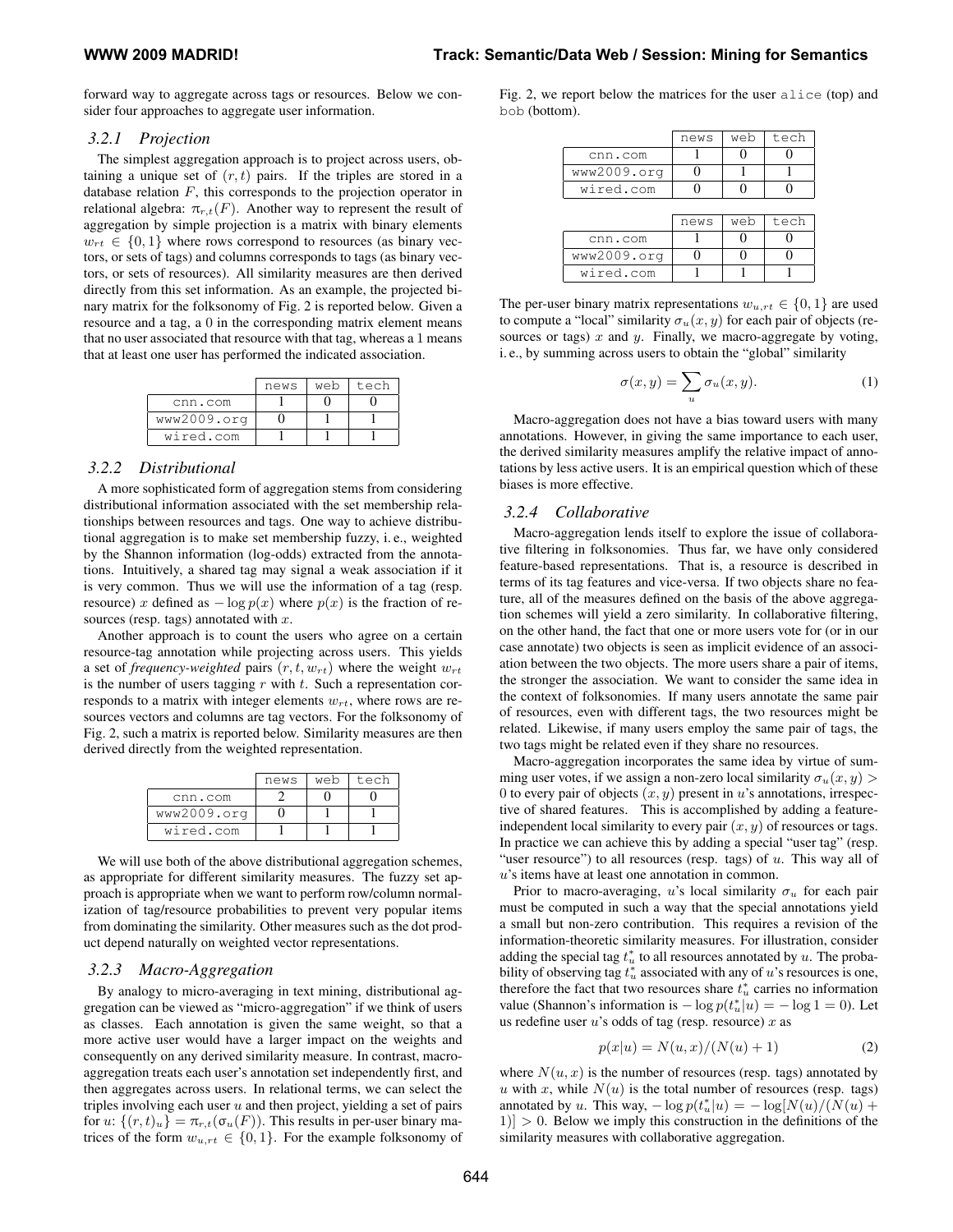| Measure  | Project. | Distrib. | Macro     | Collaborative |
|----------|----------|----------|-----------|---------------|
| Matching |          |          | $\cdot$ . | 1, 5, 2       |
| Overlap  |          |          | 1.8       | 1, 8, 2       |
| Jaccard  |          | 10       | 1, 11     | 1, 11, 2      |
| Dice     | 12       | 13       | 1, 14     | 1, 14, 2      |
| Cosine   | 15       | 16       | 1. 17     | 1, 17, 2      |
| МT       | 18, 19   | 18, 20   | 1.21.19   | 1, 21, 19, 2  |

Table 1: Summary of similarity measures by aggregation methods. Entries refer to equation numbers.

# 3.3 Similarity Measures

We wish to evaluate several information-theoretic, statistical, and practical similarity measures. Table 1 summarizes the measures defined below. Each of the aggregation methods requires revisions and extensions of the definitions for application to the folksonomy context, i. e., for computing resource and tag similarity from triple data.

Recalling that all measures are symmetric with respect to resources and tags, we simplify the notation as follows:  $x$  represents a tag or a resource and X is its vector representation. For example, if  $x$  is a resource, X is a vector with tag elements  $w_{xy}$ . If x is a tag, X is a vector with resource elements  $w_{xy}$  (note we do not switch the subscript order for generality). For projection aggregation, the binary vector X can be interpreted as a set and we write  $y \in X$  to mean  $w_{xy} = 1$  and  $|X| = \sum_{y} w_{xy}$ . Analogously for a single user  $u, y \in X^u$  means  $w_{u, xy} = 1$  and  $|X^u| = \sum_y w_{u, xy}$ . We will use  $\sigma$  to refer to all similarity measures, and  $\sigma_u$  to refer to all those similarity measures that are based on a single user  $u$  and are to be macro-aggregated (Equation 1).

#### *3.3.1 Matching*

The *matching similarity* measure is defined, for the projection case, as

$$
\sigma(x_1, x_2) = \sum_{y} w_{x_1y} w_{x_2y} = |X_1 \cap X_2|.
$$
 (3)

As an example, below we report the resulting similarity matrices for the resources and the tags of Fig. 2:

|             | cnn.com | www2009.org | wired.com |
|-------------|---------|-------------|-----------|
| cnn.com     |         |             |           |
| www2009.org |         |             |           |
| wired.com   |         |             |           |

|      | news | web | tech |
|------|------|-----|------|
| news |      |     |      |
| web  |      |     |      |
| tech |      |     |      |

The distributional version of the matching similarity is

$$
\sigma(x_1, x_2) = - \sum_{y \in X_1 \cap X_2} \log p(y). \tag{4}
$$

This and the other measures use the  $p$  definition of § 3.2.2. For the example case of Fig. 2, the resources and the tags have the following probabilities:  $p(\text{cnn.com}) = 1/3$  (out of 3 tags, cnn.com is associated with 1 tag only, news),  $p(\text{www2009.org}) = 2/3$ ,  $p(\text{wired.com}) = 1$  (i.e., no information content about tags),  $p(news) = 2/3$  (out of 3 resources, news is associated with 2 of them, cnn.com and wired.com),  $p(web) = 2/3$ ,  $p(tech) =$ 2/3. This yields the following similarity matrices for resources and tags (numeric values were truncated at the second decimal place):

|             | cnn.com | www2009.org | wired.com |
|-------------|---------|-------------|-----------|
| cnn.com     |         |             | 0.41      |
| www2009.org |         |             | 0.81      |
| wired.com   | 0.41    | O 81        |           |

|      | news | web  | tech |
|------|------|------|------|
| news |      |      |      |
| web  |      |      | 0.41 |
| tech |      | 0.41 |      |

Notice how the similarity of news with both web and tech is zero in the distributional case, whereas it is non-zero in the projection case above. This is due to the fact that the tag news shares only one resource, wired.com, with both web and tech. wired.com has zero information content for tags, as it is associated with all of them. Thus it gives no contribution to tag similarities.

In the case of macro and collaborative aggregation, an analogous definition applies to local (per-user) matching similarity:

$$
\sigma_u(x_1, x_2) = - \sum_{y \in X_1^u \cap X_2^u} \log p(y|u). \tag{5}
$$

For the case of Fig. 2, we need to compute the conditional probabilities for the two users. For alice, we have:  $p(\text{cnn.com}|\text{alice}) =$  $1/3, p(www2009.org|alice) = 2/3, p(wired.com|alice) =$  $0, p$ (news|alice) =  $1/2$  (news is associated with one of the two resources alice has annotated),  $p(web|alice) = 1/2$ ,  $p(\text{techn}) = 1/2$ . For bob:  $p(\text{cnn.com}|\text{bob}) = 1/3$ ,  $p(\text{www2009.org}|\text{bob}) = 0, p(\text{wired.com}|\text{bob}) = 1,$  $p(\text{news}|\text{bob}) = 1$ ,  $p(\text{web}|\text{bob}) = 1/2$ ,  $p(\text{tech}|\text{bob}) = 1/2$ . We compute the similarity matrices as we did above, separately for users alice and bob, and then we sum them to obtain the aggregated similarity matrices below:

|             | cnn.com | www2009.org | wired.com |
|-------------|---------|-------------|-----------|
| cnn.com     |         |             |           |
| www2009.org |         |             |           |
| wired.com   |         |             |           |

|      | news | web | tech |
|------|------|-----|------|
| news |      |     |      |
| web  |      |     |      |
| tech |      |     |      |

Notice how computing per-user similarities and then aggregating over users produces more sparse similarity matrices than aggregating over users first. In the example of Fig. 2, due to the tiny size of the folksonomy, the consequences are extreme: The contribution of user alice to both matrices is zero, and for tag similarities this is also true for user bob, so that all entries of the aggregated tag similarity matrix are zero.

Collaborative filtering is able to extract more signal when aggregating similarities over users, as it exposes the similarity that is implicit in the user context. In our example, when we modify the probabilities of tags and resources as described in § 3.2.4, we find for alice:  $p(\text{cnn.com}|\text{alice}) = 1/4, p(\text{www2009.org}|\text{alice})$  $= 1/2$ ,  $p(\text{wired.com}|\text{alice}) = 0$ ,  $p(\text{news}|\text{alice}) = 1/3$ ,  $p(\text{web}|\text{alice}) = 1/3$ ,  $p(\text{techn}|\text{alice}) = 1/3$ . For bob:  $p(\text{cnn.com}|\text{bob}) = 1/4, p(\text{www2009.org}|\text{bob}) = 0,$  $p(\text{wired.com}|\text{bob}) = 3/4, p(\text{news}|\text{bob}) = 2/3, p(\text{web}|\text{bob}) =$  $1/3$ ,  $p(\text{tech}| \text{bob}) = 1/3$ . The probabilities of the (per-user) dummy tag  $t^*$  and dummy resource  $r^*$  used in the construction of § 3.2.4 are:  $p(\tilde{t}_{\scriptscriptstyle \rm Alice}^* | {\scriptstyle \rm Alice}) = 2/3, p(r_{\scriptscriptstyle \rm Alice}^* | {\scriptstyle \rm Alice}) = 3/4, p(t_{\scriptscriptstyle \rm bob}^* | {\scriptstyle \rm bob}) = 2/3,$  $p(r_{\text{bob}}^*|\text{bob}) = 3/4$ . The resulting similarity matrices for collaborative aggregation are:

|             | cnn.com | www2009.org | wired.com |
|-------------|---------|-------------|-----------|
| cnn.com     |         | 0.41        | O 81      |
| www2009.org | 0.41    |             |           |
| wired.com   | O 81    |             |           |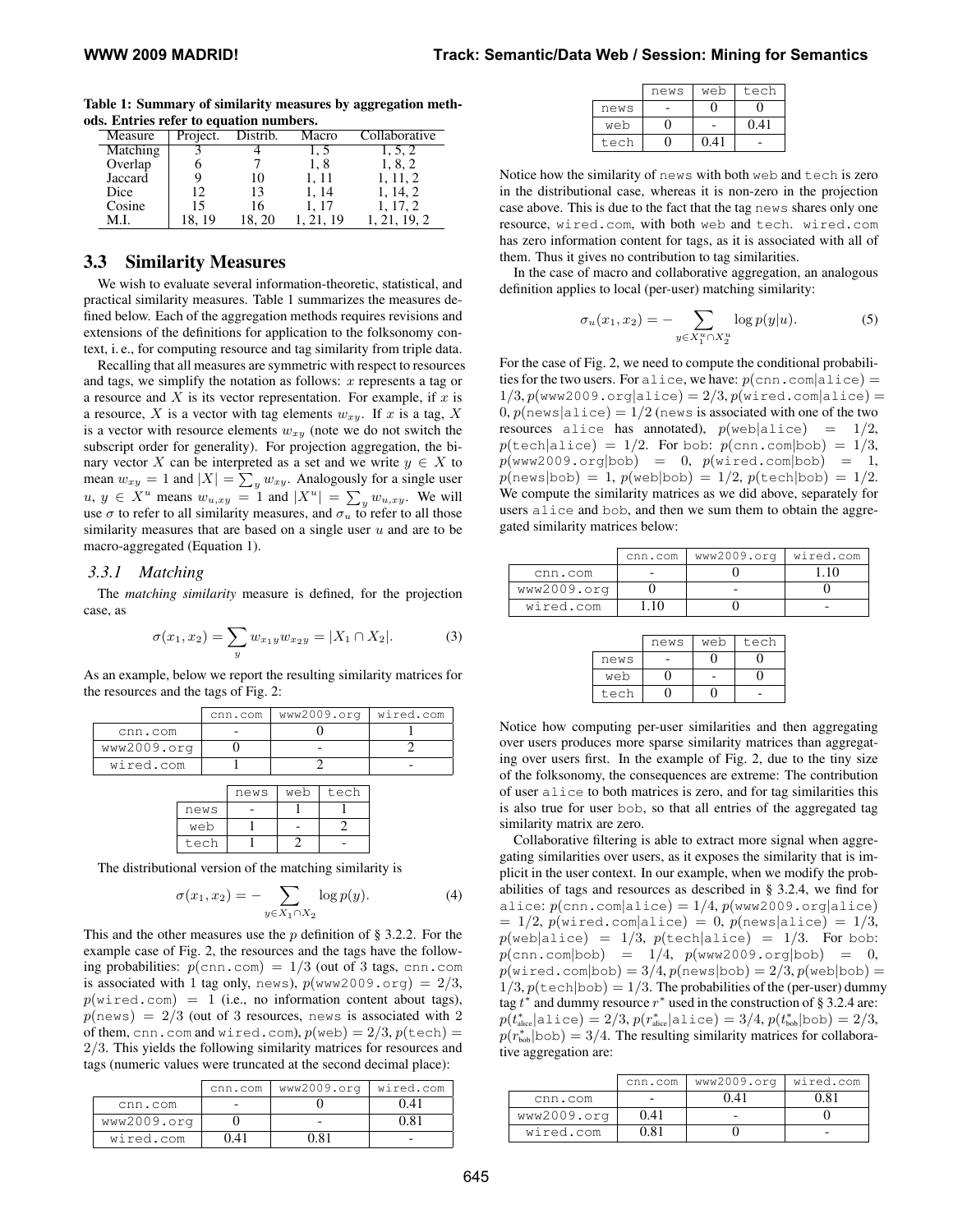|  |      | news | web  | tech |
|--|------|------|------|------|
|  | news |      | 0.86 | 0.86 |
|  | web  | 0.86 |      | 1.56 |
|  | tech |      | 56   |      |

Notice how collaborative filtering recovers non-zero values for the tag similarities.

#### *3.3.2 Overlap*

Projection-aggregated *overlap similarity* is defined as

$$
\sigma(x_1, x_2) = \frac{|X_1 \cap X_2|}{\min(|X_1|, |X_2|)}\tag{6}
$$

while distributional overlap is given by

$$
\sigma(x_1, x_2) = \frac{\sum_{y \in X_1 \cap X_2} \log p(y)}{\max(\sum_{y \in X_1} \log p(y), \sum_{y \in X_2} \log p(y))}.
$$
 (7)

Local overlap for macro and collaborative aggregation is

$$
\sigma_u(x_1, x_2) = \frac{\sum_{y \in X_1^u \cap X_2^u} \log p(y|u)}{\max(\sum_{y \in X_1^u} \log p(y|u), \sum_{y \in X_2^u} \log p(y|u))}.
$$
\n(8)

*3.3.3 Jaccard*

*Jaccard similarity* aggregated by projection is

$$
\sigma(x_1, x_2) = \frac{|X_1 \cap X_2|}{|X_1 \cup X_2|}.
$$
\n(9)

Distributional Jaccard similarity is defined by

$$
\sigma(x_1, x_2) = \frac{\sum_{y \in X_1 \cap X_2} \log p(y)}{\sum_{y \in X_1 \cup X_2} \log p(y)}
$$
(10)

while the macro and collaborative versions are based on

$$
\sigma_u(x_1, x_2) = \frac{\sum_{y \in X_1^u \cap X_2^u} \log p(y|u)}{\sum_{y \in X_1^u \cup X_2^u} \log p(y|u)}.
$$
(11)

*3.3.4 Dice*

The projected *Dice coefficient* is

$$
\sigma(x_1, x_2) = \frac{2|X_1 \cap X_2|}{|X_1| + |X_2|} \tag{12}
$$

with its distributional version defined as

$$
\sigma(x_1, x_2) = \frac{2\sum_{y \in X_1 \cap X_2} \log p(y)}{\sum_{y \in X_1} \log p(y) + \sum_{y \in X_2} \log p(y)} \tag{13}
$$

and the macro and collaborative Dice built upon

$$
\sigma_u(x_1, x_2) = \frac{2\sum_{y \in X_1^u \cap X_2^u} \log p(y|u)}{\sum_{y \in X_1^u} \log p(y|u) + \sum_{y \in X_2^u} \log p(y|u)}.
$$
 (14)

#### *3.3.5 Cosine*

*Cosine similarity* with binary projection is given by

$$
\sigma(x_1, x_2) = \frac{X_1}{\sqrt{|X_1|}} \cdot \frac{X_2}{\sqrt{|X_2|}} = \frac{|X_1 \cap X_2|}{\sqrt{|X_1| \cdot |X_2|}}.
$$
 (15)

For the distributional version of the cosine, it is natural to use the frequency-weighted representation:

$$
\sigma(x_1, x_2) = \frac{X_1}{||X_1||} \cdot \frac{X_2}{||X_2||} = \frac{\sum_y w_{x_1y} w_{x_2y}}{\sqrt{\sum_y w_{x_1y}^2} \sqrt{\sum_y w_{x_2y}^2}}.
$$
 (16)

The macro and collaborative aggregation versions are based on local cosine

$$
\sigma_u(x_1, x_2) = \frac{X_1^u}{\sqrt{|X_1^u|}} \cdot \frac{X_2^u}{\sqrt{|X_2^u|}} = \frac{|X_1^u \cap X_2^u|}{\sqrt{|X_1^u| \cdot |X_2^u|}} \tag{17}
$$

where in the collaborative case the construction of § 3.2.4 is applied without need of log-odds computations.

#### *3.3.6 Mutual Information*

The last measure we consider is *mutual information*. With projection and distributional aggregation we define

$$
\sigma(x_1, x_2) = \sum_{y_1 \in X_1} \sum_{y_2 \in X_2} p(y_1, y_2) \log \frac{p(y_1, y_2)}{p(y_1)p(y_2)} \tag{18}
$$

where for the projection case the probabilities  $p(y)$  are defined in the usual manner (§ 3.2.2), and the joint probabilities  $p(y_1, y_2)$  are also based on resource/tag (row/column) normalization:

$$
p(y_1, y_2) = \frac{\sum_x w_{xy_1} w_{xy_2}}{\sum_x 1}.
$$
 (19)

With distributional aggregation, the joint probabilities must be matrix rather than row/column normalized; we compute fuzzy joint probabilities from the weighted representation:

$$
p(y) = \frac{\sum_{x} w_{xy}}{\sum_{r,t} w_{rt}}, \quad p(y_1, y_2) = \frac{\sum_{x} \min(w_{xy_1}, w_{xy_2})}{\sum_{r,t} w_{rt}} \quad (20)
$$

where min is a fuzzy equivalent of the intersection operator. Finally, macro and collaborative aggregation of local mutual information use

$$
\sigma_u(x_1, x_2) = \sum_{y_1 \in X_1^u} \sum_{y_2 \in X_2^u} p(y_1, y_2 | u) \log \frac{p(y_1, y_2 | u)}{p(y_1 | u) p(y_2 | u)} \tag{21}
$$

where simple and joint probabilities are resource/tag (row/column) normalized for each user's binary representation, and collaborative mutual information uses the construction and probability definition of § 3.2.4.

#### *3.3.7 Other Measures*

For space reasons we omit discussion of other measures we experimented with. These include distributional versions of matching, overlap, Dice, and Jaccard similarity with matrix-normalized probabilities based on the weighted representation. They did not perform as well as the measures defined above.

### 4. EVALUATION

BibSonomy.org is a social bookmark and publication management system. For our analysis, we used a benchmark dataset from December 2007, which is available on the BibSonomy site.<sup>1</sup> We focused on the bookmark part of the system. The BibSonomy snapshot that we used contains 128, 500 bookmarks annotated by 1, 921 users with 58, 753 distinct tags. We focus on resource similarity and tag similarity, aggregating across users as the third dimension of our annotation data.

#### 4.1 Predicting Tag Relations

BibSonomy.org allows users to input directed relations such as tagging  $\rightarrow$  web2.0 between pairs of tags. These relationships are suitable for, but not limited to, defining *is-a* relationships. The semantics can thus be read as "tagging is a web2.0" or "tagging is a subtag of web2.0" [22]. The most straightforward evaluation of our similarity measures therefore consists in using them to predict user-defined relations between tags. Such a prediction task requires that we set some threshold on the similarity

<sup>1</sup>http://www.bibsonomy.org/faq#faq-dataset-1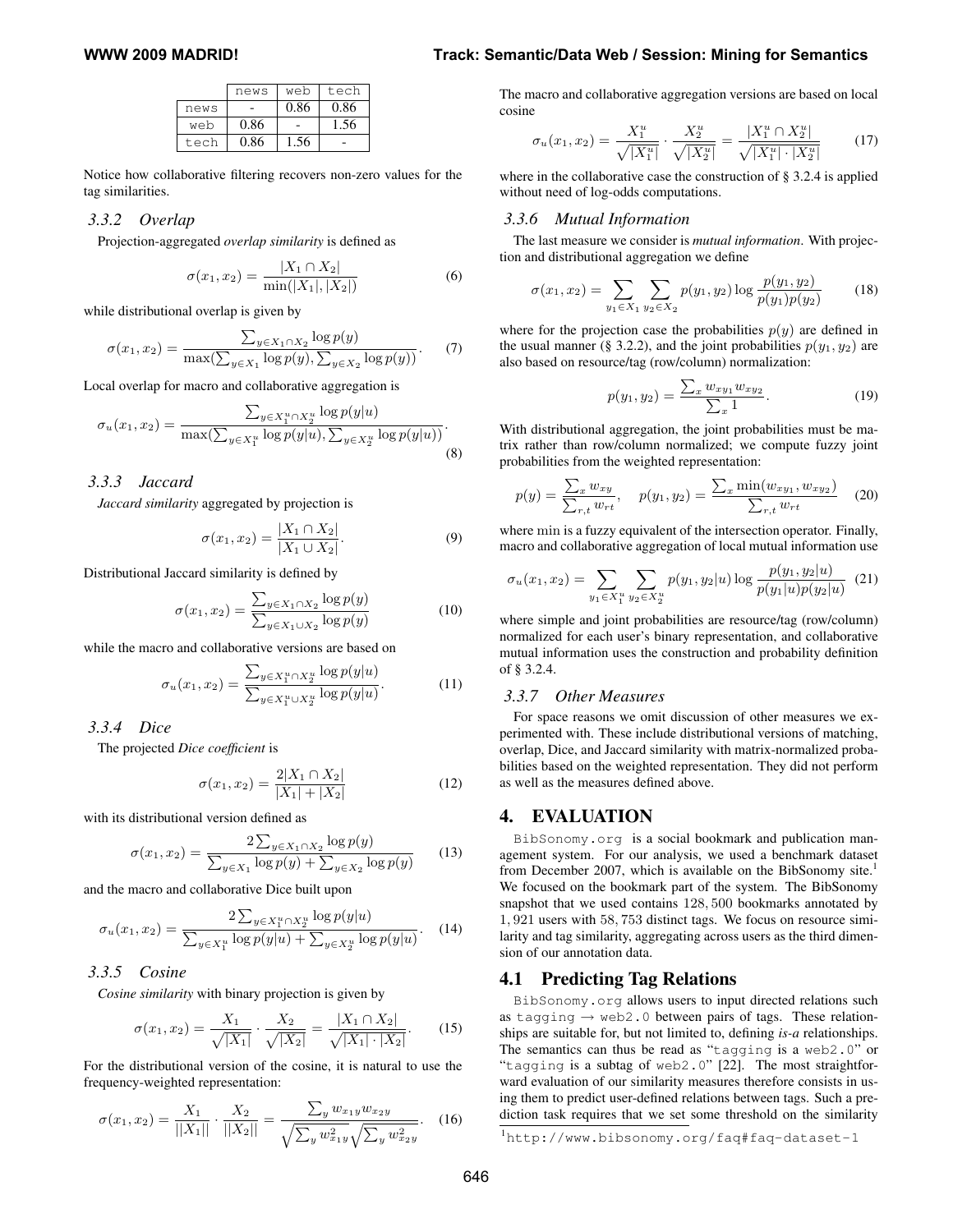

Figure 3: Areas under ROC curves (AUC) for tag relation predictions based on similarity measures with distributional and collaborative aggregation. In an ROC curve, the true positive rate is plotted against the false positive rate as a function of similarity thresholds. A good similarity measure can select many true positives with few false positives, yielding a higher AUC.

values, such that a similarity above threshold implies a prediction that two tags are related and vice-versa. To determine which similarity measures are more effective predictors, we plot in Fig. 3 the areas under ROC curves for a couple of aggregation methods. These results suggest that mutual information outperforms the other measures with distributional aggregation. For collaborative aggregation it is difficult to establish a clear ranking between the measures.

This evaluation approach has some important limitations:

- While folksonomies contain many tags, available user data about tag relations is very sparse. For example we considered 2000 tags ( $4 \times 10^6$  candidate relations) and found among these only 142 tag relations provided by BibSonomy users. With such little labeled data, assessments are bound to be noisy.
- Similarity values are broadly distributed, spanning several orders of magnitude. The tag relation prediction task forces us to turn this high resolution data into binary assessments, potentially losing precious information. The results are very sensitive to small changes in the similarity threshold; for example increasing the threshold from 0 to  $10^{-7}$  decreases the false positive rate from 1 to less then 0.1. Such sensitivity suggests that fine-grained information is critical, and negatively affects the reliability of the evaluation results.
- Although there is no such requirement, users' tag relations usually focus on hierarchical relationships and thus may miss many potentially strong non-hierarchical relations. For example, we may have python  $\rightarrow$  programming and perl  $\rightarrow$ programming but no relation between python and perl. This may unfairly penalize our measures.
- Finally, user data is only available for tag relations while we would like to also evaluate the resource similarity measures.

To address these limitations, we look to an alternative evaluation approach that, while still based (indirectly) on user data, allows us to access a much larger pool of high resolution similarity assessments for both tags and resources. For each, we need a reliable external source of similarity data as a grounding reference to evaluate the effectiveness of the various proposed similarity measures.

### 4.2 Evaluation via External Grounding

Given a similarity measure to be evaluated, we want to assess how well it approximates the reference similarity measures. Since different similarity measures have different distributional properties, we turn to a non-parametric analysis that only looks at the *ranking* of the pairs by similarity rather than the actual similarity values. This reflects the intuition that while it is problematic for someone to quantify the similarity between two objects, it is natural to rank pairs on the basis of their similarities, as in "a chair is more similar to a table than to a computer." Indeed in most applications we envision (e.g. search, recommendation) ranking is key: Given a particular tag or resource we want to show the user a set of most similar objects. We thus turn to *Kendall's*  $\tau$  correlation between the similarity vectors whose elements are pairs of objects. We compute  $\tau$  efficiently with Knight's O(N log N) algorithm as implemented by Boldi *et al.* [5]. A higher correlation is to be interpreted as a better agreement with the grounding and thus as evidence of a better similarity measure. Of course only a subset of the tags or resources in any social bookmarking system are found in a reference similarity dataset, so we cannot use the grounding to measure similarity in general. We can however use the reference similarities to evaluate our proposed measures, which can in turn be applied to any pair of objects.

### 4.3 Tag Similarity

#### *4.3.1 WordNet Grounding*

We use the WordNet term collection for the semantic grounding of the tag similarity measures. In particular we rank tag pairs by their Jiang-Conrath distance [25], which combines taxonomic and information-theoretic knowledge. This WordNet distance measure is an appropriate reference as it was validated experimentally [8, 10].

For our evaluation of tag similarity, we focus on the subset of the BibSonomy annotations whose tags overlap with the WordNet dataset. This subset comprises 17, 041 tags, or about 29% of the total number of tags in the BibSonomy dataset. Similarities are computed between all pairs of tags in this set, however it was not possible to use the full annotation data from the folksonomy due to the time complexity of the similarity computations in conjunction with the dimensionality of the underlying vector space. The issues of time complexity and scalable computation of similarity are discussed below in § 5. Let us first evaluate the effectiveness of the measures by limiting the analysis to the most popular resources. More specifically we select, among the tags in the overlap subset, those associated with the 2000 most frequent resources, i.e., those resources that appear in the largest number of triples across the entire folksonomy. We then compute the similarities using all the folksonomy annotations relative to these top tags, disregarding less used, noisier tags. As an illustration, let us consider the tags of Fig. 2 and the similarities among them as extracted from the WordNet grounding as well as two of our measures. Below we show the ranked similarities and the resulting  $\tau$  values.

| Rank | WordNet   | Distrib. Jaccard | Distrib. MI |
|------|-----------|------------------|-------------|
|      | tech-web  | news-tech        | news-web    |
|      | news-web  | tech-web         | tech-web    |
|      | news-tech | news-web         | news-tech   |
|      |           |                  | フパ          |

#### *4.3.2 Results*

Figure 4 plots Kendall's  $\tau$  correlation between each measure introduced in § 3 and the WordNet reference. As a baseline we computed  $\tau$  with a randomly generated ranking of the tag similarities. Among micro-aggregated measures, distributional information does not have any positive impact on accuracy compared to the simpler binary representation stemming from projection. Consistently with Fig. 3, mutual information is by far the most accurate measure of tag similarity. Matching, overlap, Dice and Jaccard do not differ significantly from each other.

Macro-aggregation is the worst-performing aggregation method, with the exception of matching (which almost equals the microaveraged version) and mutual information (which outperforms all of the micro-averaged measures except mutual information itself).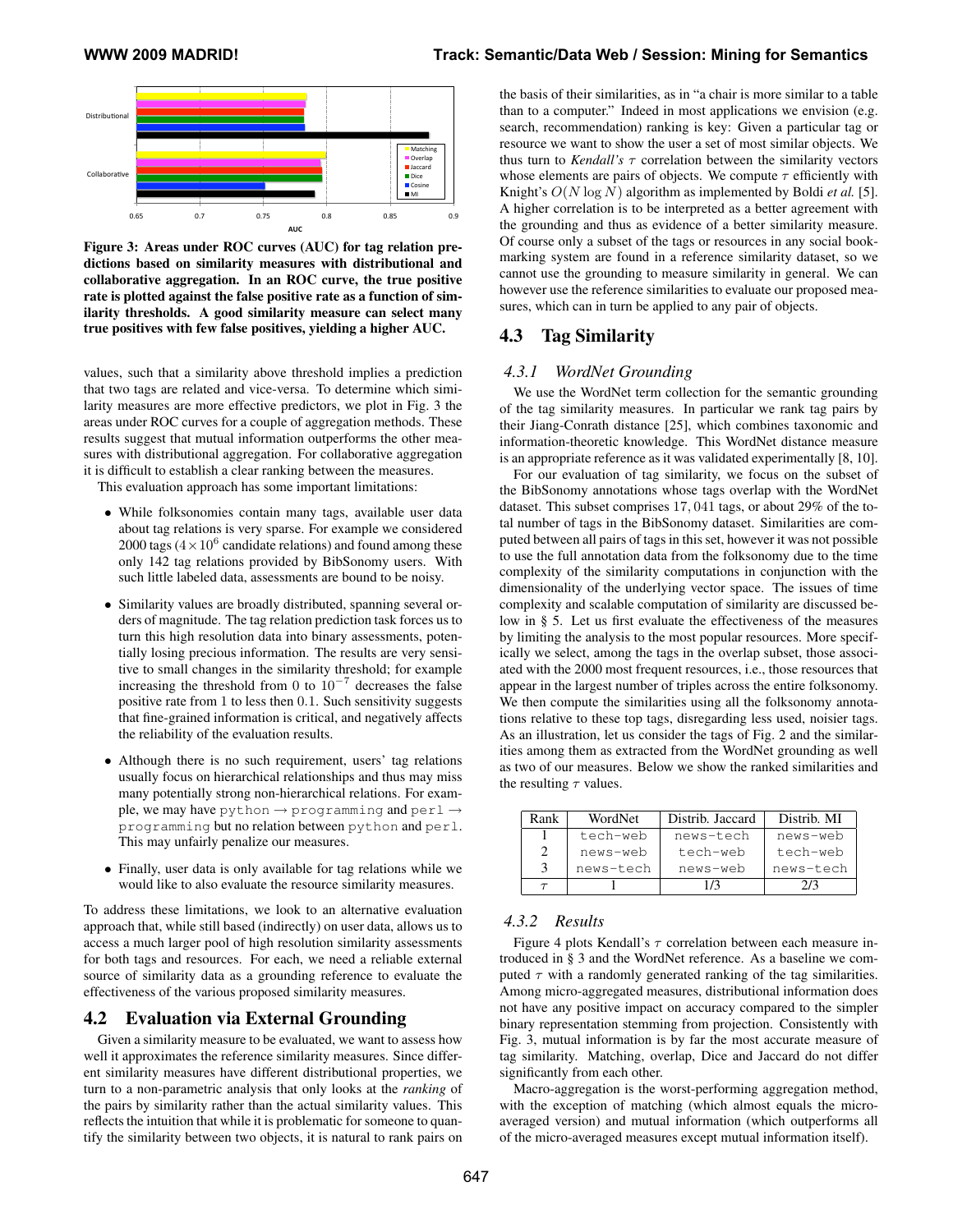

Figure 4: Tag-tag similarity accuracy, according to Kendall's  $\tau$  correlations between the similarity vectors generated by the various measures and the reference similarity vector provided by the WordNet grounding measure. All similarity measures perform significantly better than the randomly generated set of similarities ( $\tau = 10^{-4}$ ).



Figure 5: Resource-resource similarity accuracy, according to Kendall's  $\tau$  correlations between the similarity vectors generated by the various measures and the reference similarity vector provided by the ODP grounding measure. All similarity measures perform significantly better than the randomly generated set of similarities ( $\tau=8\times10^{-5}$ ).

Collaborative aggregation provides a large boost to accuracy for tags. Each of the collaborative measures outperforms all of the others, except mutual information. These results underscore the critical semantic information contained in single-user annotations. Combining these individually induced tag relations by collaborative aggregation yields globally meaningful semantic tag relations.

#### 4.4 Resource Similarity

#### *4.4.1 ODP Grounding*

We use the URL collection of the Open Directory Project for the semantic grounding of the resource similarity measures. In particular we rely on Maguitman *et al.*'s graph-based similarity measure [31, 30], which extends Lin's hierarchical similarity [28] by taking non-hierarchical structure into account. The ODP graph similarity is an appropriate reference because it was shown to be very accurate through a user study [30].

For our evaluation of resource similarity, we focus on the subset of the BibSonomy annotations whose resources overlap with the ODP. This subset comprises 3, 323 resources, or about 2.6% of the total unique URLs in the BibSonomy dataset. Similarities are computed between all pairs of resources in this set, using the full annotation data from the folksonomy.

#### *4.4.2 Results*

Figure 5 plots the Kendall's  $\tau$  correlation between each measure introduced in § 3 and the ODP reference. The baseline was computed using a random ranking of resources similarities, as we did for tags. Distributional aggregation yields the best performance. However, with the exception of the matching similarity measure, the dis-



Figure 6: Scalability of the mutual information computation of resource similarity for different aggregation methods. We measured the CPU time necessary to update the similarities after a constant number of new annotations are received, as a function of system size n. Best polynomial fits  $\it time \sim n^{\alpha}$  are also shown.

tributional information does not seem to have a very large impact. Mutual information is again by far the most accurate measure. Overlap, Dice and Jaccard do not differ significantly from each other.

While macro-aggregation is the worst-performing aggregation method, collaborative aggregation greatly improves accuracy. In particular, cosine performs best in the collaborative setting. These results again suggest that collaborative filtering captures important semantic information in the folksonomy; the fact that two resources are annotated by the same users is telling about the relationship between these resources, beyond any tags they share. These results are consistent with experiments performed on another data set for a small subset of the measures explained here [32].

### 5. DISCUSSION AND SCALABILITY

The results outlined above for resource and tag similarity allow us to draw a few consistent observations: First, mutual information is the measure that best extracts semantic similarity information from a folksonomy. Mutual information considers conditional probabilities between two objects extracting the most data among the evaluated measures from an information theory point of view. We interpret this as the most fine-grained approach because we are not projecting out any information on the graph. Second, macro-aggregation is less effective than micro-aggregation. One interpretation is that since user data is necessarily more sparse, macro-aggregation adds noise by giving equal importance to each user. In other words, the user does not seem to be as good a "unit" of knowledge aggregation in a folksonomy as finer-grained individual annotation.

In spite of macro-aggregation's shortcomings, collaborative filtering extracts so much useful information about folksonomy relationships that it cannot be ignored. Especially for tag similarity, collaborative aggregation compensates for almost all the loss due to the noise of macro-aggregation. It seems therefore important for folksonomy-derived similarity measures to capture this form of social information, which differs from the more obvious notions of similarity based on shared features. Indeed we show there is useful information in annotation data even if we do away with tags when computing resource similarity and vice-versa (i.e., removing resources when computing tag similarity).

Another reason to consider macro-aggregation in general, and collaborative aggregation in particular, is related to the issue of scalability. As mentioned above, the computations of micro-aggregated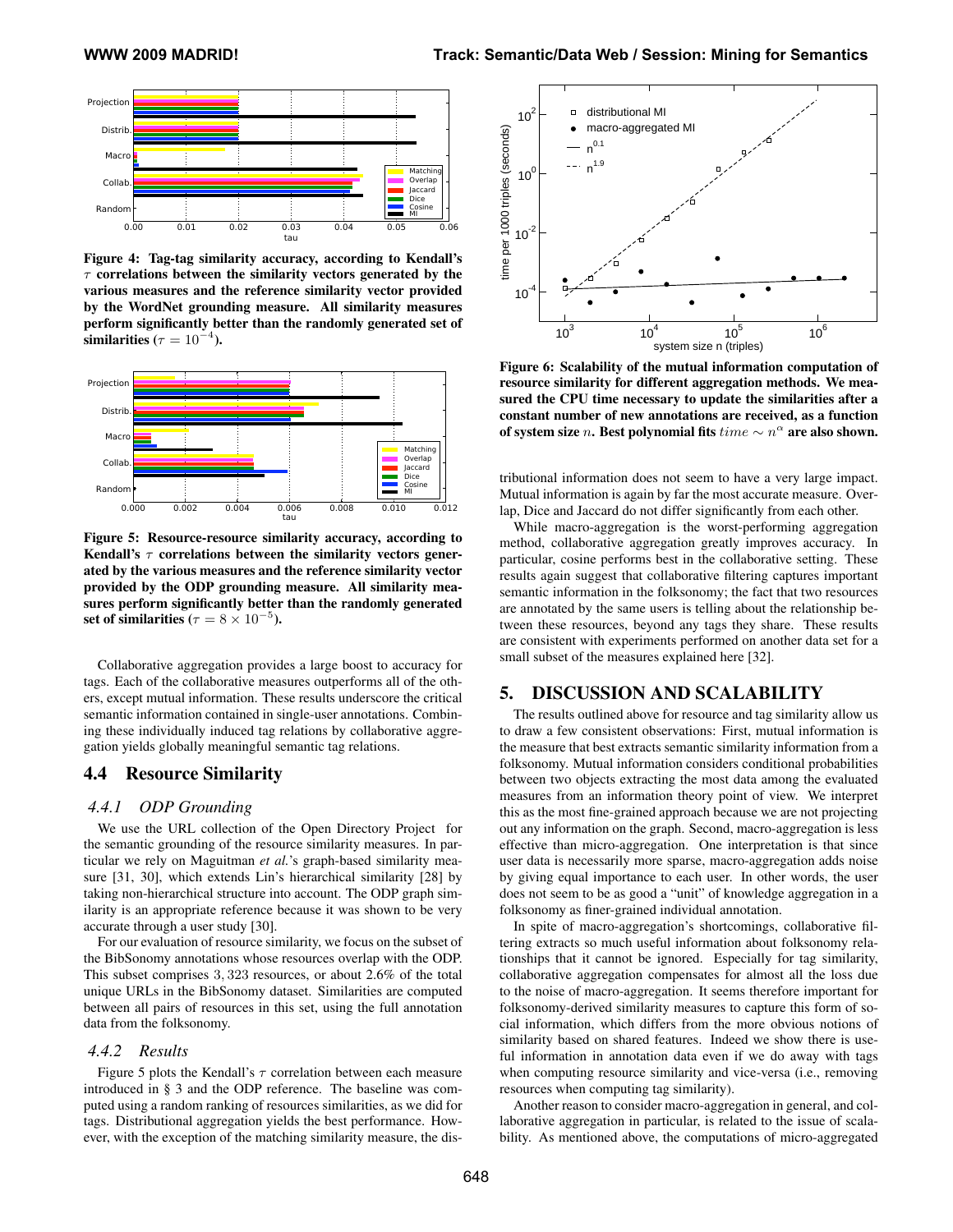similarities have taxing computational complexity. Mutual information, the most effective measure, is also the most expensive. Having a look at its definition (Eq. 18), it is obvious that in its computation all possible combinations of attribute pairs for two given objects are involved. This implies a quadratic complexity — while e.g. the cosine similarity (Eq. 16) only runs in a linear fashion through the attribute overlap of two objects.

From a practical perspective, we consider as *scalable* those measures that can be updated to reflect new annotations at a pace that can keep up with the stream of incoming annotations. Suppose that some constant number  $c$  of new annotations arrive per unit time. The similarity of all pairs of tags/resources affected by each new annotation must therefore be updated in constant time  $1/c$ .

The problem with distributional aggregation is that similarities must be recomputed from scratch as frequency weights are updated. This is not scalable because its complexity clearly grows with the size of the system (e. g., number of triples). On the other hand, macro and collaborative aggregation allow for incremental computation because each user's representation is maintained separately. When a new annotation arrives from user  $u$ , only  $u$ 's contribution  $\sigma_u$  need be updated. Such updates may be scalable.

An average-case complexity analysis is problematic due to the long-tailed distributions typical of folksonomies; quantities like average densities and average overlap are not necessarily characteristic of the system, given the huge fluctuations associated with broad distributions. Therefore we turn to an empirical analysis to examine how update complexity scales with system size. Figure 6 compares the computation of mutual information between resources using two aggregation methods: distributional (micro) and macro (or collaborative) aggregation. This is representative because mutual information is consistently the best measure with both micro and macro aggregation, and the second best with collaborative aggregation. As the plot shows, micro-aggregation scales almost quadratically with system size, while macro-aggregated similarity can be updated in almost constant time. Therefore macro and collaborative aggregation measures compensate a loss in accuracy with a huge scalability gain.

### 6. CONCLUSIONS

In summary, we have discussed a general and extensive foundation for the formulation of similarity measures in folksonomies, spanning critical design dimensions such as the symmetry between users, resources, and tags; aggregation schemes; exploitation of collaborative filtering; and information-theoretic issues. Experiments with resource and tag similarity alike have pointed to folksonomybased mutual information measures as the best at extracting semantic associations from social annotation data.

The question of scalability has highlighted a critical trade-off between accuracy and complexity. Although some social aggregation methods achieve good accuracy in a non-scalable way, measures based on collaborative aggregation of annotations achieve competitive quality while minimizing computation thanks to incremental updates. This leads to the best performance/cost trade-off; we underscore the key role of scalability for the practical viability of similarity computations in existing social bookmarking systems.

Other similarity measures that we have not yet explored include matrix-normalized mutual information with binary projection aggregation and the integration of collaborative filtering with distributional aggregation.

The similarity measures analyzed in this paper can readily be employed to support many Social and Semantic Web applications, such as tag clustering for ontology construction and learning, query expansion, and recommendation. Our group has begun the use of these similarity measures for visualizing relationships among resources in search query results [13]. Another straightforward application of the socially induced similarity is to enrich Web navigation for knowledge exploration. These techniques can lead to a possible synergy between traditional and socio-semantic Web technologies.

# Acknowledgments

We are grateful to Heather Roinestad for the ODP similarity network, Mark Meiss for his implementation of Kendall's  $\tau$ , and Luis Rocha for helpful comments on fuzzy notions of joint probability that contributed to our extension of mutual information. This work was performed during FM's sabbatical at the ISI Foundation in Torino, Italy. We acknowledge support from the ISI and CRT Foundations. This work has been partly supported by the TAGora project (FP6- IST5-34721) funded by the European Commission's Future and Emerging Technologies program, and by NSF Grant No. IIS-0811994.

# 7. REFERENCES

- [1] M. Aurnhammer, P. Hanappe, and S. L. Integrating collaborative tagging and emergent semantics for image retrieval. In *Proc. WWW Collaborative Web Tagging Workshop*, 2006.
- [2] S. Bao, G. Xue, X. Wu, Y. Yu, B. Fei, and Z. Su. Optimizing web search using social annotations. In *Proc. 16th Intl. Conf. on World Wide Web*, pages 501–510, 2007.
- [3] J. Bar-Ilan, S. Shoham, A. Idan, Y. Miller, and A. Shachak. Structured vs. unstructured tagging — a case study. In *Proc. WWW Collaborative Web Tagging Workshop*, 2006.
- [4] G. Begelman, P. Keller, and F. Smadja. Automated tag clustering: Improving search and exploration in the tag space. In *Proc. WWW Collaborative Web Tagging Workshop*, 2006.
- [5] P. Boldi, M. Santini, and S. Vigna. Do your worst to make the best: Paradoxical effects in pagerank incremental computations. *Internet Mathematics*, 2(3):387–404, 2005.
- [6] S. Brin and L. Page. The Anatomy of a Large-Scale Hypertextual Web Search Engine. *Computer Networks and ISDN Systems*, 30(1-7):107–117, April 1998.
- [7] C. Brooks and N. Montanez. Improved annotation of the blogosphere via autotagging and hierarchical clustering. In *Proc. 15th Intl. Conf. on World Wide Web*, pages 625–632, 2006.
- [8] A. Budanitsky and G. Hirst. Evaluating wordnet-based measures of lexical semantic relatedness. *Computational Linguistics*, 32(1):13–47, 2006.
- [9] C. Cattuto, A. Baldassarri, V. D. P. Servedio, and V. Loreto. Emergent community structure in social tagging systems. *Advances in Complex Systems*, 11:597–608, 2008.
- [10] C. Cattuto, D. Benz, A. Hotho, and G. Stumme. Semantic grounding of tag relatedness in social bookmarking systems. In *Proc. ISWC 2008*, volume 5318 of *LNCS*, pages 615–631, Karlsruhe, Germany, 2008.
- [11] S. Christiaens. Metadata mechanisms: From ontology to folksonomy ... and back. In *Proc. On the Move to Meaningful Internet Systems Workshop*, LNCS. Springer, 2006.
- [12] J. Diederich and T. Iofciu. Finding communities of practice from user profiles based on folksonomies. *Proc. 1st Intl. Workshop on Building Technology Enhanced Learning Solutions for Communities of Practice*, 2006.
- [13] J. Donaldson, M. Conover, B. Markines, H. Roinestad, and F. Menczer. Visualizing social links in exploratory search. In *Proc. 19th Conf. on Hypertext and Hypermedia (HT)*, pages 213–218, 2008.
- [14] P. Ganesan, H. Garcia-Molina, and J. Widom. Exploiting Hierarchical Domain Structure to Compute Similarity. *ACM Trans. Inf. Syst.*, 21(1):64–93, 2003.